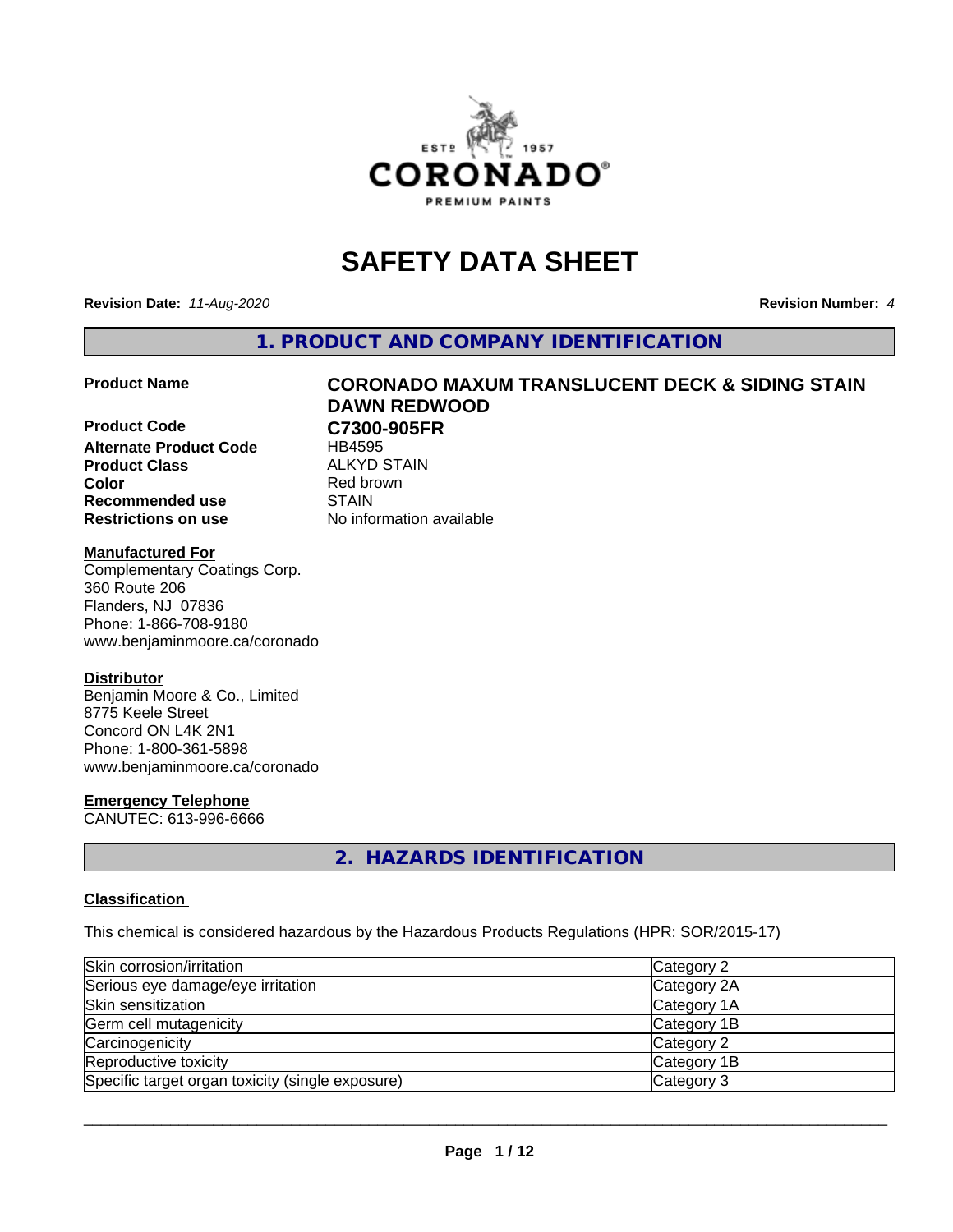| Specific target organ toxicity (repeated exposure) | <b>ICategory</b> |
|----------------------------------------------------|------------------|
| Aspiration toxicity                                | <b>Category</b>  |
| Flammable liquids                                  | Category 3       |
| Physical hazard not otherwise classified           | Category         |

## **Label elements**

## **Danger**

## **Hazard statements**

Causes skin irritation Causes serious eye irritation May cause an allergic skin reaction May cause genetic defects Suspected of causing cancer May damage fertility or the unborn child May cause respiratory irritation Causes damage to organs through prolonged or repeated exposure May be fatal if swallowed and enters airways Flammable liquid and vapor Risk of spontaneous combustion



## **Appearance** liquid **Odor** solvent

## **Precautionary Statements - Prevention**

Obtain special instructions before use Do not handle until all safety precautions have been read and understood Use personal protective equipment as required Wash face, hands and any exposed skin thoroughly after handling Contaminated work clothing should not be allowed out of the workplace Do not breathe dust/fume/gas/mist/vapors/spray Do not eat, drink or smoke when using this product Use only outdoors or in a well-ventilated area Keep away from heat, hot surfaces, sparks, open flames and other ignition sources. No smoking Keep container tightly closed Ground/bond container and receiving equipment Use explosion-proof electrical/ventilating/lighting/equipment Use only non-sparking tools Take precautionary measures against static discharge Keep cool Wear protective gloves/protective clothing/eye protection/face protection Immediately after use, place rags, steel wool or waste used with this product in a sealed water-filled metal container or lay flat to dry.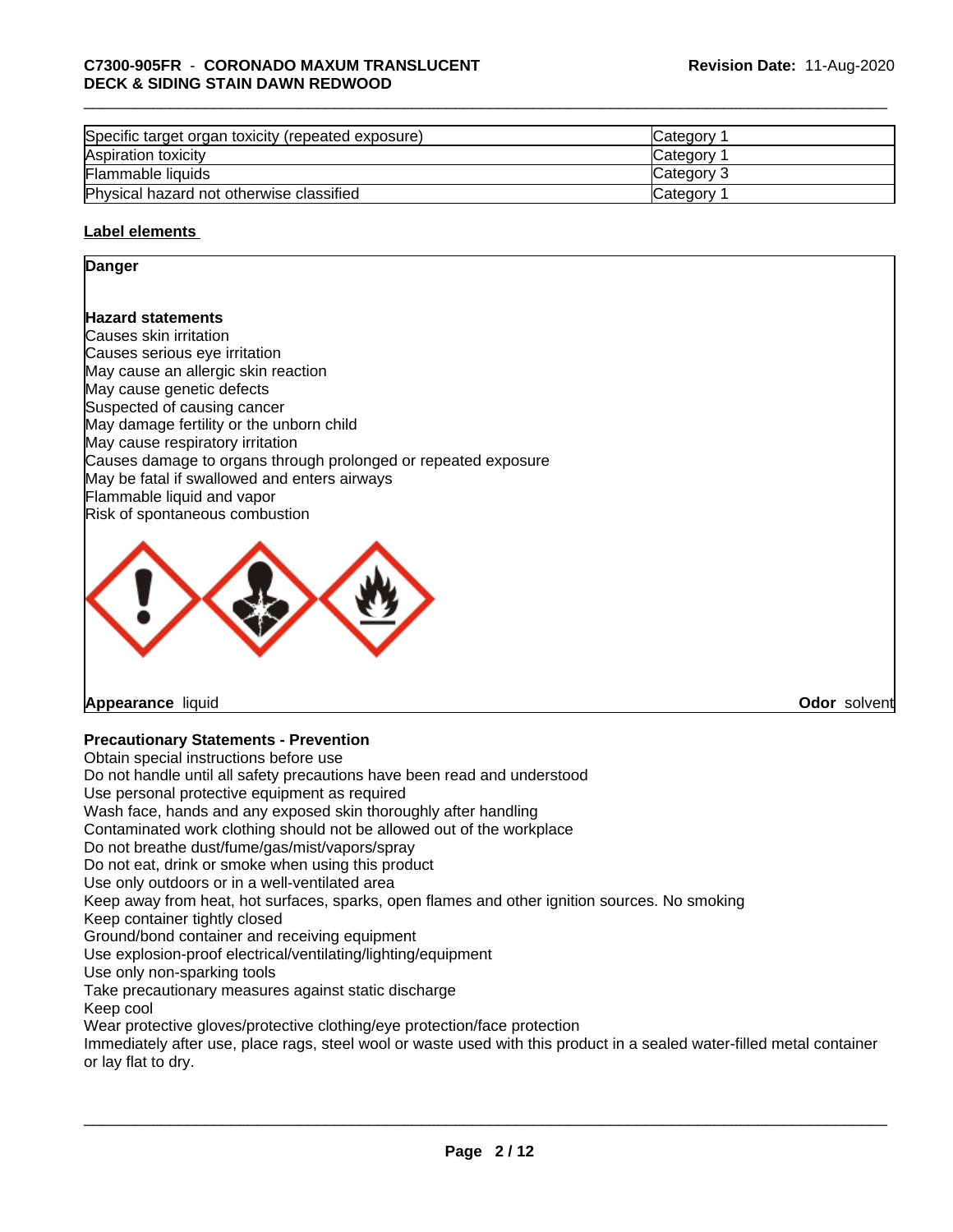## **Precautionary Statements - Response**

IF exposed or concerned: Get medical advice/attention

## **Eyes**

IF IN EYES: Rinse cautiously with water forseveral minutes. Remove contact lenses, if present and easy to do. Continue rinsing

If eye irritation persists: Get medical advice/attention

#### **Skin**

If skin irritation or rash occurs: Get medical advice/attention

IF ON SKIN (or hair): Remove/Take off immediately all contaminated clothing. Rinse skin with water/shower

Wash contaminated clothing before reuse

## **Inhalation**

IF INHALED: Remove victim to fresh air and keep at rest in a position comfortable for breathing

## **Ingestion**

IF SWALLOWED: Immediately call a POISON CENTER or doctor/physician Do NOT induce vomiting **Fire**

In case of fire: Use CO2, dry chemical, or foam for extinction

## **Precautionary Statements - Storage**

Store locked up Store in a well-ventilated place. Keep container tightly closed

## **Precautionary Statements - Disposal**

Dispose of contents/container to an approved waste disposal plant

Materials such as rags used with this product may begin to burn by themselves. After use, put rags in water or lay flat to dry, then discard.

## **Other information**

No information available

## **3. COMPOSITION INFORMATION ON COMPONENTS**

| <b>Chemical name</b>                          | CAS No.        | Weight-%      | <b>Hazardous Material</b><br>registry number<br>(HMIRA registry #) | Date HMIRA filed and<br>Information Review Act date exemption granted<br>(if applicable) |
|-----------------------------------------------|----------------|---------------|--------------------------------------------------------------------|------------------------------------------------------------------------------------------|
| 4-Chlorobenzotrifluoride                      | 98-56-6        | $10 - 30%$    |                                                                    |                                                                                          |
| Distillates, petroleum,<br>hydrotreated light | 64742-47-8     | $7 - 13%$     |                                                                    |                                                                                          |
| Stoddard solvent                              | 8052-41-3      | - 5%          |                                                                    |                                                                                          |
| Silica amorphous                              | 7631-86-9      | $1 - 5%$      |                                                                    |                                                                                          |
| Nepheline syenite                             | 37244-96-5     | $-5%$         |                                                                    |                                                                                          |
| Zinc borate hydrate                           | 138265-88-0    | - 5%          |                                                                    |                                                                                          |
| Carbamic acid,                                | 10605-21-7     | $0.1 - 0.25%$ |                                                                    |                                                                                          |
| 1H-benzimidazol-2-yl-, methyl<br>ester        |                |               |                                                                    |                                                                                          |
| Ethyl benzene                                 | $100 - 41 - 4$ | $0.1 - 0.25%$ |                                                                    |                                                                                          |
| Cobalt bis(2-ethylhexanoate)                  | 136-52-7       | $0.1 - 0.25%$ |                                                                    |                                                                                          |
| Methyl ethyl ketoxime                         | 96-29-7        | $0.1 - 0.25%$ |                                                                    |                                                                                          |

#### **Confidential Business Information note**

\*The exact percentage (concentration) of composition has been withheld as a trade secret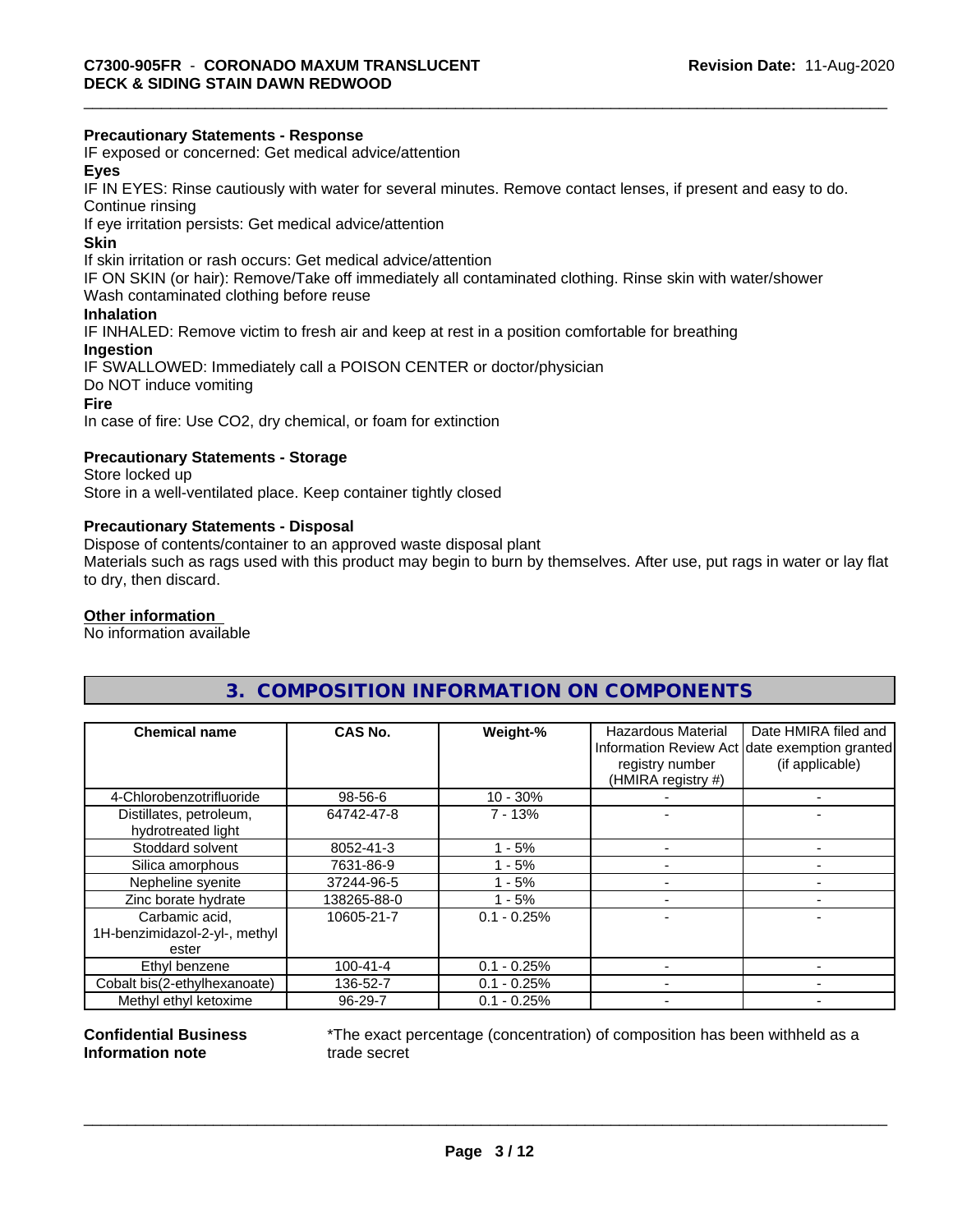and the control of the control of the control of the control of the control of

J.

| If symptoms persist, call a physician. Show this safety data<br><b>General Advice</b><br>sheet to the doctor in attendance.                                                                                                                                   |  |
|---------------------------------------------------------------------------------------------------------------------------------------------------------------------------------------------------------------------------------------------------------------|--|
|                                                                                                                                                                                                                                                               |  |
| Immediately flush with plenty of water. After initial flushing,<br><b>Eye Contact</b><br>remove any contact lenses and continue flushing for at<br>least 15 minutes. Keep eye wide open while rinsing. If<br>symptoms persist, call a physician.              |  |
| Wash off immediately with soap and plenty of water while<br><b>Skin Contact</b><br>removing all contaminated clothes and shoes. If skin<br>irritation persists, call a physician. Wash clothing before<br>reuse. Destroy contaminated articles such as shoes. |  |
| Move to fresh air. If symptoms persist, call a physician.<br><b>Inhalation</b><br>If not breathing, give artificial respiration. Call a physician<br>immediately.                                                                                             |  |
| Clean mouth with water and afterwards drink plenty of<br>Ingestion<br>water. Do not induce vomiting without medical advice.<br>Never give anything by mouth to an unconscious person.<br>Consult a physician.                                                 |  |
| <b>Protection Of First-Aiders</b><br>Use personal protective equipment.                                                                                                                                                                                       |  |
| May cause allergic skin reaction.<br><b>Most Important Symptoms/Effects</b>                                                                                                                                                                                   |  |
| Treat symptomatically.<br><b>Notes To Physician</b>                                                                                                                                                                                                           |  |

**5. FIRE-FIGHTING MEASURES 1999 THE SET IN A SET IN A SET IN A SET I**N A SET IN A SET IN A SET IN A SET IN A SET IN

| <b>Suitable Extinguishing Media</b>                                          | Foam, dry powder or water. Use extinguishing measures<br>that are appropriate to local circumstances and the<br>surrounding environment.                                                                                                    |
|------------------------------------------------------------------------------|---------------------------------------------------------------------------------------------------------------------------------------------------------------------------------------------------------------------------------------------|
| Protective equipment and precautions for firefighters                        | As in any fire, wear self-contained breathing apparatus<br>pressure-demand, MSHA/NIOSH (approved or equivalent)<br>and full protective gear.                                                                                                |
| <b>Specific Hazards Arising From The Chemical</b><br>vapors.                 | Combustible material. Closed containers may rupture if<br>exposed to fire or extreme heat. Keep product and empty<br>container away from heat and sources of ignition. Thermal<br>decomposition can lead to release of irritating gases and |
| No.<br>Sensitivity to mechanical impact                                      |                                                                                                                                                                                                                                             |
| Yes<br>Sensitivity to static discharge                                       |                                                                                                                                                                                                                                             |
| <b>Flash Point Data</b><br>107<br>Flash point (°F)<br>Flash Point (°C)<br>42 |                                                                                                                                                                                                                                             |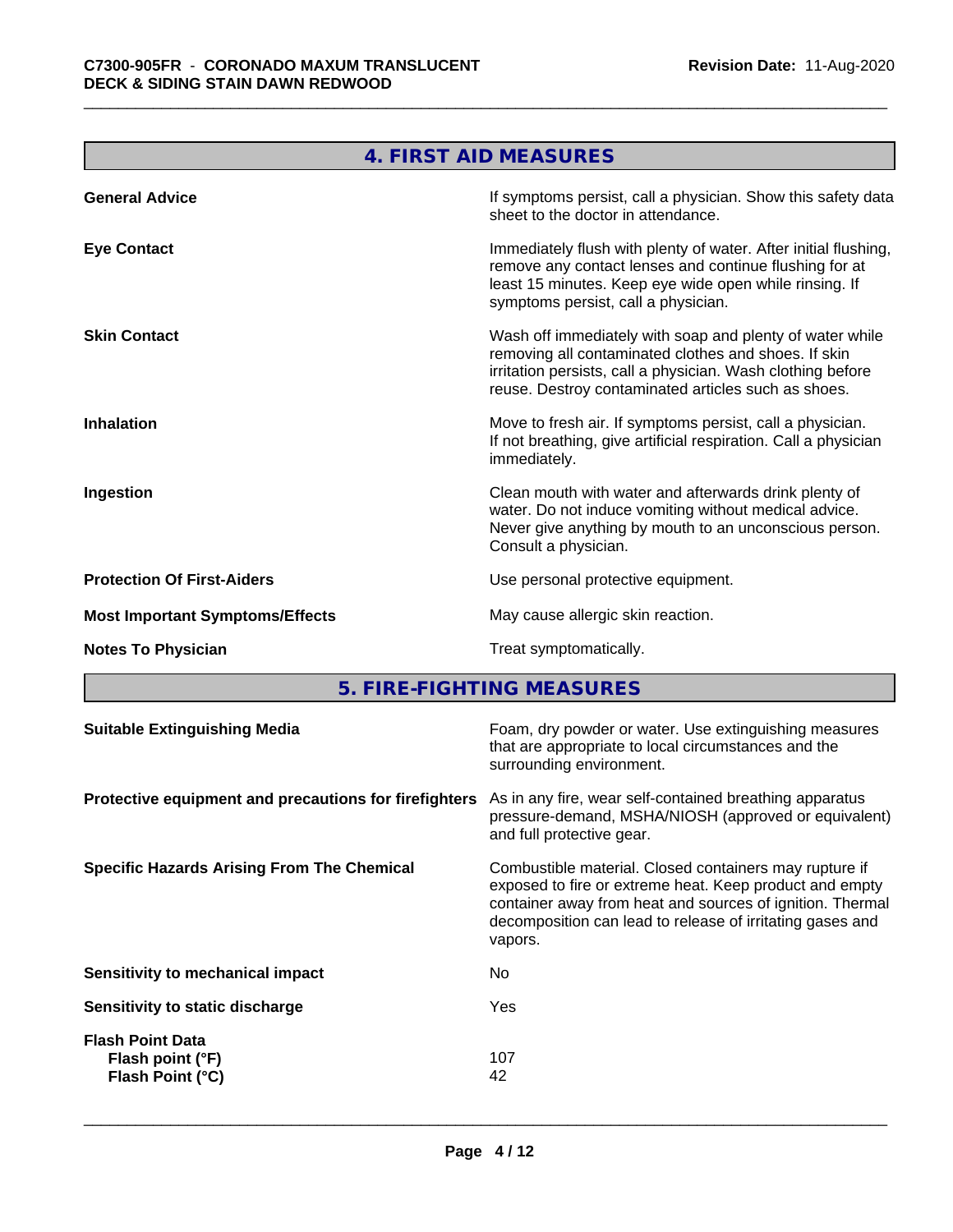| <b>Method</b>      |                                                               |                        | <b>PMCC</b>                    |                                |
|--------------------|---------------------------------------------------------------|------------------------|--------------------------------|--------------------------------|
|                    | <b>Flammability Limits In Air</b>                             |                        |                                |                                |
|                    | Lower flammability limit:<br><b>Upper flammability limit:</b> |                        | Not available<br>Not available |                                |
| <b>NFPA</b>        | Health: 2                                                     | <b>Flammability: 2</b> | <b>Instability: 0</b>          | <b>Special: Not Applicable</b> |
| <b>NFPA Legend</b> |                                                               |                        |                                |                                |

- 0 Not Hazardous
- 1 Slightly
- 2 Moderate
- 3 High
- 4 Severe

*The ratings assigned are only suggested ratings, the contractor/employer has ultimate responsibilities for NFPA ratings where this system is used.*

*Additional information regarding the NFPA rating system is available from the National Fire Protection Agency (NFPA) at www.nfpa.org.*

**6. ACCIDENTAL RELEASE MEASURES**

| Use personal protective equipment. Remove all sources of<br>ignition.                                                                                                                                                                                                                                            |
|------------------------------------------------------------------------------------------------------------------------------------------------------------------------------------------------------------------------------------------------------------------------------------------------------------------|
| Prevent further leakage or spillage if safe to do so. Do not<br>allow material to contaminate ground water system.<br>Prevent product from entering drains. Do not flush into<br>surface water or sanitary sewer system. Local authorities<br>should be advised if significant spillages cannot be<br>contained. |
| See Section 12 for additional Ecological Information.                                                                                                                                                                                                                                                            |
| Dam up. Soak up with inert absorbent material. Pick up<br>and transfer to properly labeled containers. Clean<br>contaminated surface thoroughly.                                                                                                                                                                 |
|                                                                                                                                                                                                                                                                                                                  |

**7. HANDLING AND STORAGE**

| <b>Handling</b> | Use only in area provided with appropriate exhaust<br>ventilation. Do not breathe vapors or spray mist. Wear<br>personal protective equipment. Take precautionary<br>measures against static discharges. To avoid ignition of<br>vapors by static electricity discharge, all metal parts of the<br>equipment must be grounded. Keep away from open<br>flames, hot surfaces and sources of ignition. |
|-----------------|-----------------------------------------------------------------------------------------------------------------------------------------------------------------------------------------------------------------------------------------------------------------------------------------------------------------------------------------------------------------------------------------------------|
| <b>Storage</b>  | Keep containers tightly closed in a dry, cool and<br>well-ventilated place. Keep away from heat. Keep away<br>from open flames, hot surfaces and sources of ignition.<br>Keep in properly labeled containers. Keep out of the reach<br>of children.                                                                                                                                                 |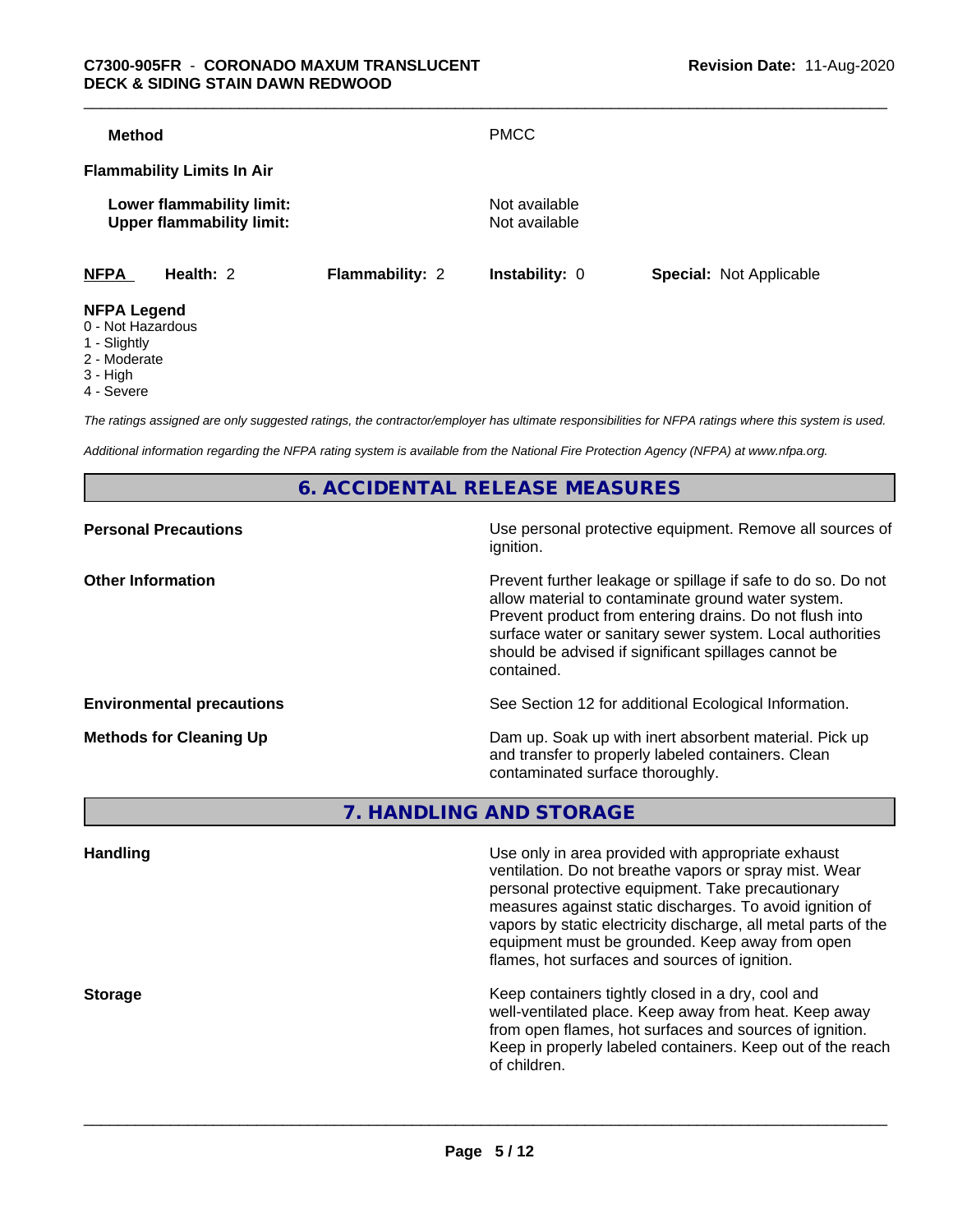**DANGER** - Rags, steel wool or waste soaked with this product may spontaneously catch fire if improperly discarded. Immediately after use, place rags, steel wool or waste in a sealed water-filled metal container.

**Incompatible Materials Incompatible with strong acids and bases and strong** oxidizing agents.

## **8. EXPOSURE CONTROLS/PERSONAL PROTECTION**

## **Exposure Limits**

| <b>Chemical name</b>     | <b>ACGIH TLV</b>    | <b>Alberta</b>                 | <b>British Columbia</b>      | <b>Ontario</b>                | Quebec                          |
|--------------------------|---------------------|--------------------------------|------------------------------|-------------------------------|---------------------------------|
| 4-Chlorobenzotrifluoride | TWA: 2.5 mg/m $3$ F | $2.5$ mg/m <sup>3</sup> - TWA  | $2.5 \text{ mg/m}^3$ - TWA   | $2.5 \text{ mg/m}^3$ - TWA    | $2.5 \text{ mg/m}^3$ - TWAEV    |
| Distillates, petroleum,  | N/E                 | N/E                            | $200 \text{ mg/m}^3$ - TWA   | N/E                           | N/E                             |
| hydrotreated light       |                     |                                | Skin absorption can          |                               |                                 |
|                          |                     |                                | contribute to overall        |                               |                                 |
|                          |                     |                                | exposure.                    |                               |                                 |
| Stoddard solvent         | TWA: 100 ppm        | 100 ppm - TWA                  | 290 mg/m $3$ - TWA           | $525$ mg/m <sup>3</sup> - TWA | 100 ppm - TWAEV                 |
|                          |                     | $572$ mg/m <sup>3</sup> - TWA  | 580 mg/m <sup>3</sup> - STEL |                               | $525$ mg/m <sup>3</sup> - TWAEV |
| Nepheline syenite        | N/E                 | N/E                            | N/E                          | 10 mg/m $3$ - TWA             | N/E                             |
| Ethyl benzene            | TWA: 20 ppm         | 100 ppm - TWA                  | 20 ppm - TWA                 | 20 ppm - TWA                  | 100 ppm - TWAEV                 |
|                          |                     | 434 mg/m $3$ - TWA             |                              |                               | 434 mg/m <sup>3</sup> - TWAEV   |
|                          |                     | 125 ppm - STEL                 |                              |                               | 125 ppm - STEV                  |
|                          |                     | $543$ mg/m <sup>3</sup> - STEL |                              |                               | $543$ mg/m <sup>3</sup> - STEV  |

#### **Legend**

ACGIH - American Conference of Governmental Industrial Hygienists Alberta - Alberta Occupational Exposure Limits British Columbia - British Columbia Occupational Exposure Limits Ontario - Ontario Occupational Exposure Limits Quebec - Quebec Occupational Exposure Limits N/E - Not established

# **Personal Protective Equipment**

**Engineering Measures Ensure** Ensure adequate ventilation, especially in confined areas.

**Eye/Face Protection** Safety glasses with side-shields. If splashes are likely to occur, wear: Tightly fitting safety goggles **Skin Protection Skin Protection Skin Protective gloves.** Long sleeved clothing. Protective gloves. **Respiratory Protection Number 1** (Use only with adequate ventilation. In operations where exposure limits are exceeded, use a NIOSH approved respirator that has been selected by a technically qualified person for the specific work conditions. When spraying the product or applying in confined areas, wear a NIOSH approved respirator specified for paint spray or organic vapors.

**Hygiene Measures Avoid contact with skin, eyes and clothing. Remove and Avoid contact with skin, eyes and clothing. Remove and** wash contaminated clothing before re-use. Wash thoroughly after handling. When using do not eat, drink or smoke.

## **9. PHYSICAL AND CHEMICAL PROPERTIES**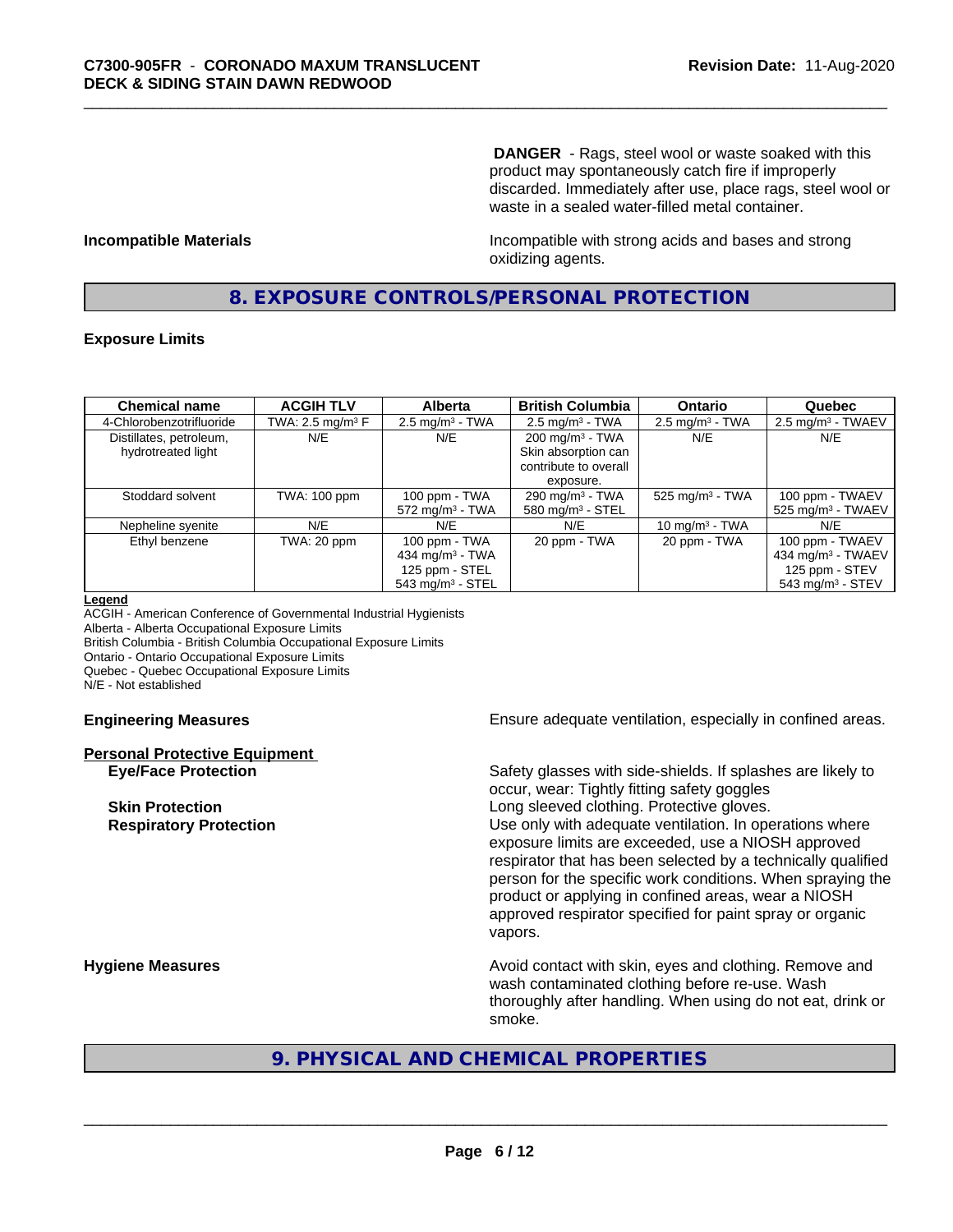**Appearance** liquid and **a liquid development of the set of the set of the set of the set of the set of the set of the set of the set of the set of the set of the set of the set of the set of the set of the set of the set Odor** solvent **Odor Threshold** No information available **Density (Ibs/gal)** 9.2 - 9.3<br> **Specific Gravity** 1.10 - 1.12 **Specific Gravity**<br>pH **Viscosity (cps)** No information available **Solubility(ies)** No information available **Water solubility** No information available **Evaporation Rate No information available No information available Vapor pressure** No information available **Vapor density No information available No** information available **Wt. % Solids** 55 - 65<br> **Vol. % Solids** 50 - 60 **Vol. % Solids** 50 - 60 **Wt. % Volatiles Vol. % Volatiles** 40 - 50 **VOC Regulatory Limit (g/L)** <250 **Boiling Point (°F)** 279 **Boiling Point (°C)** 137<br> **Preezing point (°F)** No interval 137 **Freezing Point (°C)** and **COV** No information available **Flash point (°F)** 107 **Flash Point (°C)** 42 **Method** PMCC **Flammability (solid, gas)**<br> **Commability limit:**<br>
Upper flammability limit:<br>
Not applicable **Upper flammability limit:**<br> **Lower flammability limit:**<br>
Not applicable<br>
Not applicable **Lower flammability limit:**<br> **Autoianition Temperature (°F)** Not applicable Not applicable not a Not applicable **Autoignition Temperature (°F) Autoignition Temperature (°C)** No information available **Decomposition Temperature (°F)** No information available **Decomposition Temperature (°C)** No information available **Partition coefficient** No information available

**No information available No information available** 

## **10. STABILITY AND REACTIVITY**

| <b>Reactivity</b>                         | Not Applicable                                                                           |
|-------------------------------------------|------------------------------------------------------------------------------------------|
| <b>Chemical Stability</b>                 | Stable under normal conditions. Hazardous polymerisation<br>does not occur.              |
| <b>Conditions to avoid</b>                | Keep away from open flames, hot surfaces, static<br>electricity and sources of ignition. |
| <b>Incompatible Materials</b>             | Incompatible with strong acids and bases and strong<br>oxidizing agents.                 |
| <b>Hazardous Decomposition Products</b>   | Thermal decomposition can lead to release of irritating<br>gases and vapors.             |
| <b>Possibility of hazardous reactions</b> | None under normal conditions of use.                                                     |

## **11. TOXICOLOGICAL INFORMATION**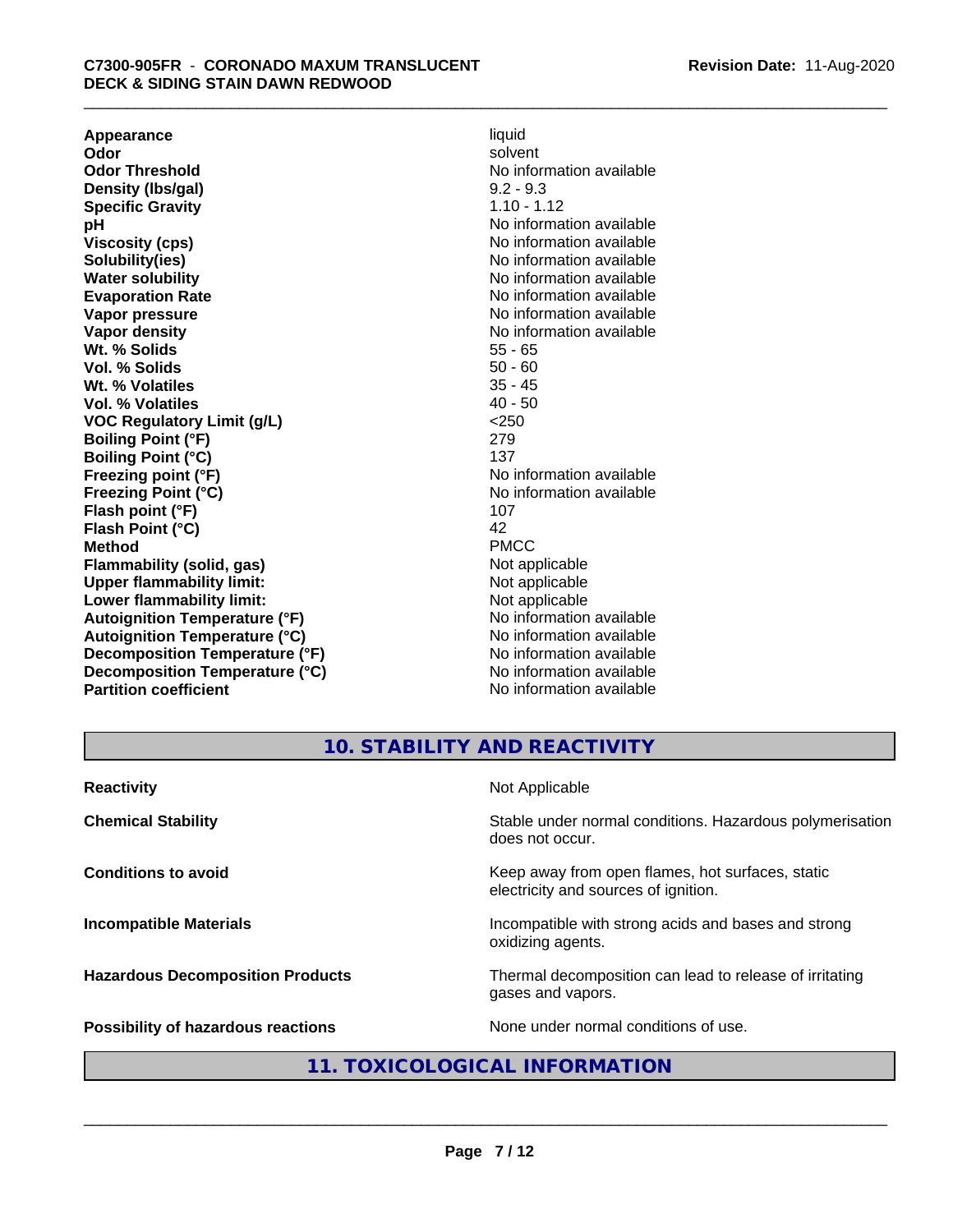| <b>Product Information</b><br>Information on likely routes of exposure                                                                                                                                                                                                                                 |                                                                                                                                                                                                                                                                                                                                                                                                                                                                                                                                                 |
|--------------------------------------------------------------------------------------------------------------------------------------------------------------------------------------------------------------------------------------------------------------------------------------------------------|-------------------------------------------------------------------------------------------------------------------------------------------------------------------------------------------------------------------------------------------------------------------------------------------------------------------------------------------------------------------------------------------------------------------------------------------------------------------------------------------------------------------------------------------------|
| <b>Principal Routes of Exposure</b>                                                                                                                                                                                                                                                                    | Eye contact, skin contact and inhalation.                                                                                                                                                                                                                                                                                                                                                                                                                                                                                                       |
| <b>Acute Toxicity</b><br><b>Product Information</b>                                                                                                                                                                                                                                                    | Repeated or prolonged exposure to organic solvents may<br>lead to permanent brain and nervous system damage.<br>Intentional misuse by deliberately concentrating and<br>inhaling vapors may be harmful or fatal.                                                                                                                                                                                                                                                                                                                                |
| Symptoms related to the physical, chemical and toxicological characteristics                                                                                                                                                                                                                           |                                                                                                                                                                                                                                                                                                                                                                                                                                                                                                                                                 |
| <b>Symptoms</b>                                                                                                                                                                                                                                                                                        | No information available                                                                                                                                                                                                                                                                                                                                                                                                                                                                                                                        |
|                                                                                                                                                                                                                                                                                                        | Delayed and immediate effects as well as chronic effects from short and long-term exposure                                                                                                                                                                                                                                                                                                                                                                                                                                                      |
| Eye contact<br><b>Skin contact</b>                                                                                                                                                                                                                                                                     | Contact with eyes may cause irritation.<br>May cause skin irritation and/or dermatitis. Prolonged skin                                                                                                                                                                                                                                                                                                                                                                                                                                          |
| <b>Inhalation</b>                                                                                                                                                                                                                                                                                      | contact may defat the skin and produce dermatitis.<br>High vapor / aerosol concentrations are irritating to the<br>eyes, nose, throat and lungs and may cause headaches,<br>dizziness, drowsiness, unconsciousness, and other central<br>nervous system effects.                                                                                                                                                                                                                                                                                |
| Ingestion                                                                                                                                                                                                                                                                                              | Ingestion may cause irritation to mucous membranes.<br>Small amounts of this product aspirated into the<br>respiratory system during ingestion or vomiting may cause<br>mild to severe pulmonary injury, possibly progressing to<br>death.                                                                                                                                                                                                                                                                                                      |
| <b>Sensitization</b><br><b>Neurological Effects</b><br><b>Mutagenic Effects</b><br><b>Reproductive Effects</b><br><b>Developmental Effects</b><br><b>Target organ effects</b><br><b>STOT - single exposure</b><br><b>STOT - repeated exposure</b><br>Other adverse effects<br><b>Aspiration Hazard</b> | May cause an allergic skin reaction.<br>No information available.<br>Suspected of causing genetic defects.<br>May damage fertility or the unborn child.<br>No information available.<br>No information available.<br>No information available.<br>No information available.<br>No information available.<br>May be harmful if swallowed and enters airways. Small<br>amounts of this product aspirated into the respiratory<br>system during ingestion or vomiting may cause mild to<br>severe pulmonary injury, possibly progressing to death. |

## **Numerical measures of toxicity**

**The following values are calculated based on chapter 3.1 of the GHS document**

| <b>ATEmix (oral)</b>   | 22367 mg/kg |
|------------------------|-------------|
| <b>ATEmix (dermal)</b> | 5292 mg/kg  |

## **Component Information**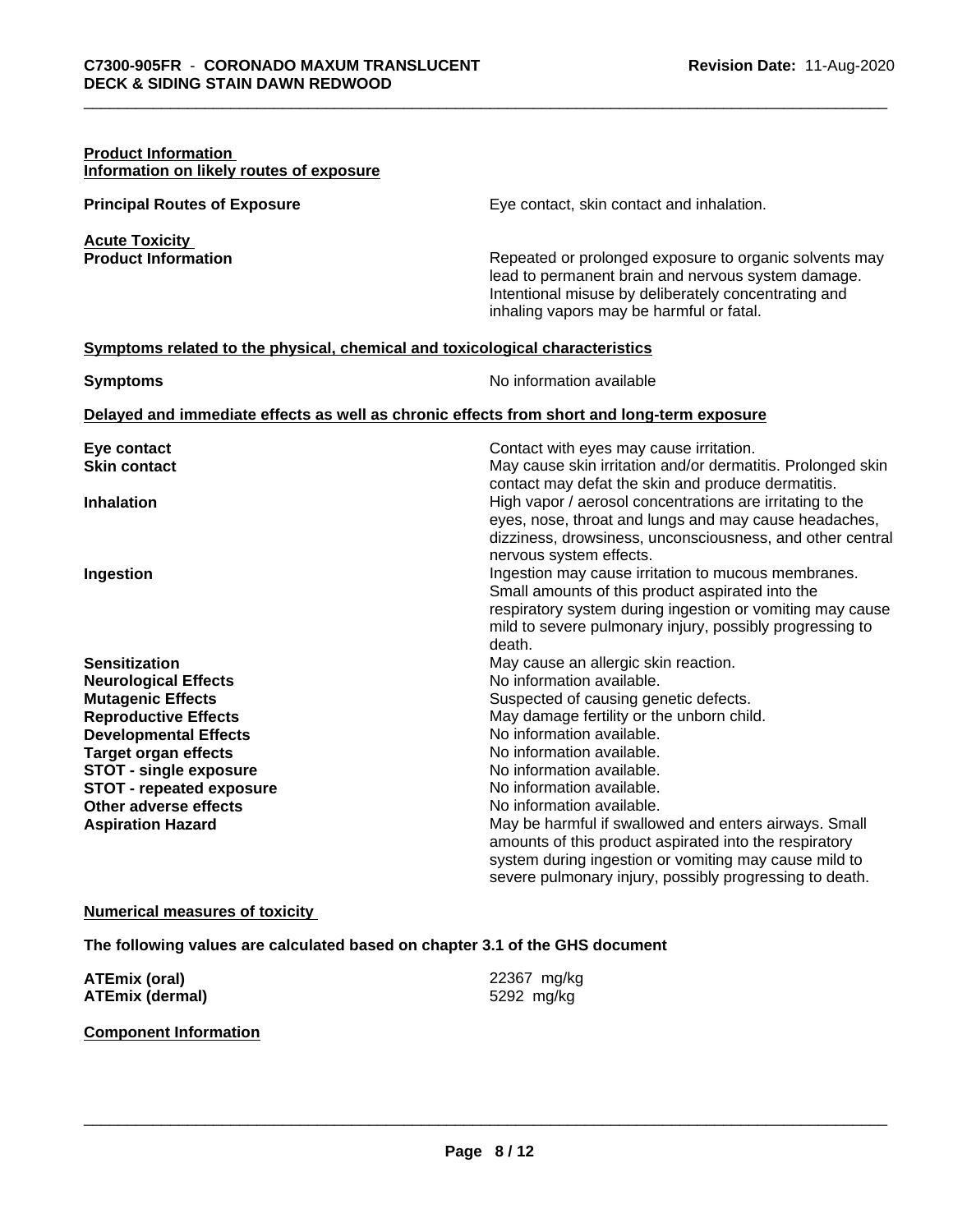## \_\_\_\_\_\_\_\_\_\_\_\_\_\_\_\_\_\_\_\_\_\_\_\_\_\_\_\_\_\_\_\_\_\_\_\_\_\_\_\_\_\_\_\_\_\_\_\_\_\_\_\_\_\_\_\_\_\_\_\_\_\_\_\_\_\_\_\_\_\_\_\_\_\_\_\_\_\_\_\_\_\_\_\_\_\_\_\_\_\_\_\_\_ **C7300-905FR** - **CORONADO MAXUM TRANSLUCENT DECK & SIDING STAIN DAWN REDWOOD**

| Chemical name                                                       | Oral LD50                                    | Dermal LD50                                                    | <b>Inhalation LC50</b>  |
|---------------------------------------------------------------------|----------------------------------------------|----------------------------------------------------------------|-------------------------|
| 4-Chlorobenzotrifluoride<br>$98 - 56 - 6$                           | $= 13$ g/kg (Rat)                            | > 2 mL/kg (Rabbit)                                             | $= 33$ mg/L (Rat) 4 h   |
| Distillates, petroleum, hydrotreated<br>light<br>64742-47-8         | $> 5000$ mg/kg (Rat)                         | $>$ 2000 mg/kg (Rabbit)                                        | $> 5.2$ mg/L (Rat) 4 h  |
| Silica amorphous<br>7631-86-9                                       | $= 7900$ mg/kg (Rat)                         | $>$ 2000 mg/kg (Rabbit)                                        | $> 2.2$ mg/L (Rat) 1 h  |
| Carbamic acid.<br>1H-benzimidazol-2-yl-, methyl ester<br>10605-21-7 | $> 5050$ mg/kg (Rat)<br>$= 6400$ mg/kg (Rat) | > 10000 mg/kg (Rabbit) = 2 g/kg<br>$Rat$ = 8500 mg/kg (Rabbit) |                         |
| Ethyl benzene<br>$100 - 41 - 4$                                     | $= 3500$ mg/kg (Rat)                         | $= 15400$ mg/kg (Rabbit)                                       | $= 17.4$ mg/L (Rat) 4 h |
| Cobalt bis(2-ethylhexanoate)<br>136-52-7                            |                                              | $>$ 5000 mg/kg (Rabbit)                                        | $> 10$ mg/L (Rat) 1 h   |
| Methyl ethyl ketoxime<br>$96 - 29 - 7$                              | $= 930$ mg/kg (Rat)                          | 1000 - 1800 mg/kg (Rabbit)                                     | $> 4.83$ mg/L (Rat) 4 h |

## **Chronic Toxicity**

#### **Carcinogenicity**

*The information below indicateswhether each agency has listed any ingredient as a carcinogen:.*

| <b>Chemical name</b>         | <b>IARC</b>                    | <b>NTP</b>                   |
|------------------------------|--------------------------------|------------------------------|
|                              | 2B - Possible Human Carcinogen |                              |
| l Ethvl benzene              |                                |                              |
|                              | 2B - Possible Human Carcinogen | Reasonably Anticipated Human |
| Cobalt bis(2-ethylhexanoate) |                                | Carcinoɑen                   |

• Cobalt and cobalt compounds are listed as possible human carcinogens by IARC (2B). However, there is inadequate evidence of the carcinogenicity of cobalt and cobalt compounds in humans.

#### **Legend**

IARC - International Agency for Research on Cancer NTP - National Toxicity Program

OSHA - Occupational Safety & Health Administration

**12. ECOLOGICAL INFORMATION**

## **Ecotoxicity Effects**

The environmental impact of this product has not been fully investigated.

## **Product Information**

## **Acute Toxicity to Fish**

No information available

## **Acute Toxicity to Aquatic Invertebrates**

No information available

## **Acute Toxicity to Aquatic Plants**

No information available

## **Persistence / Degradability**

No information available.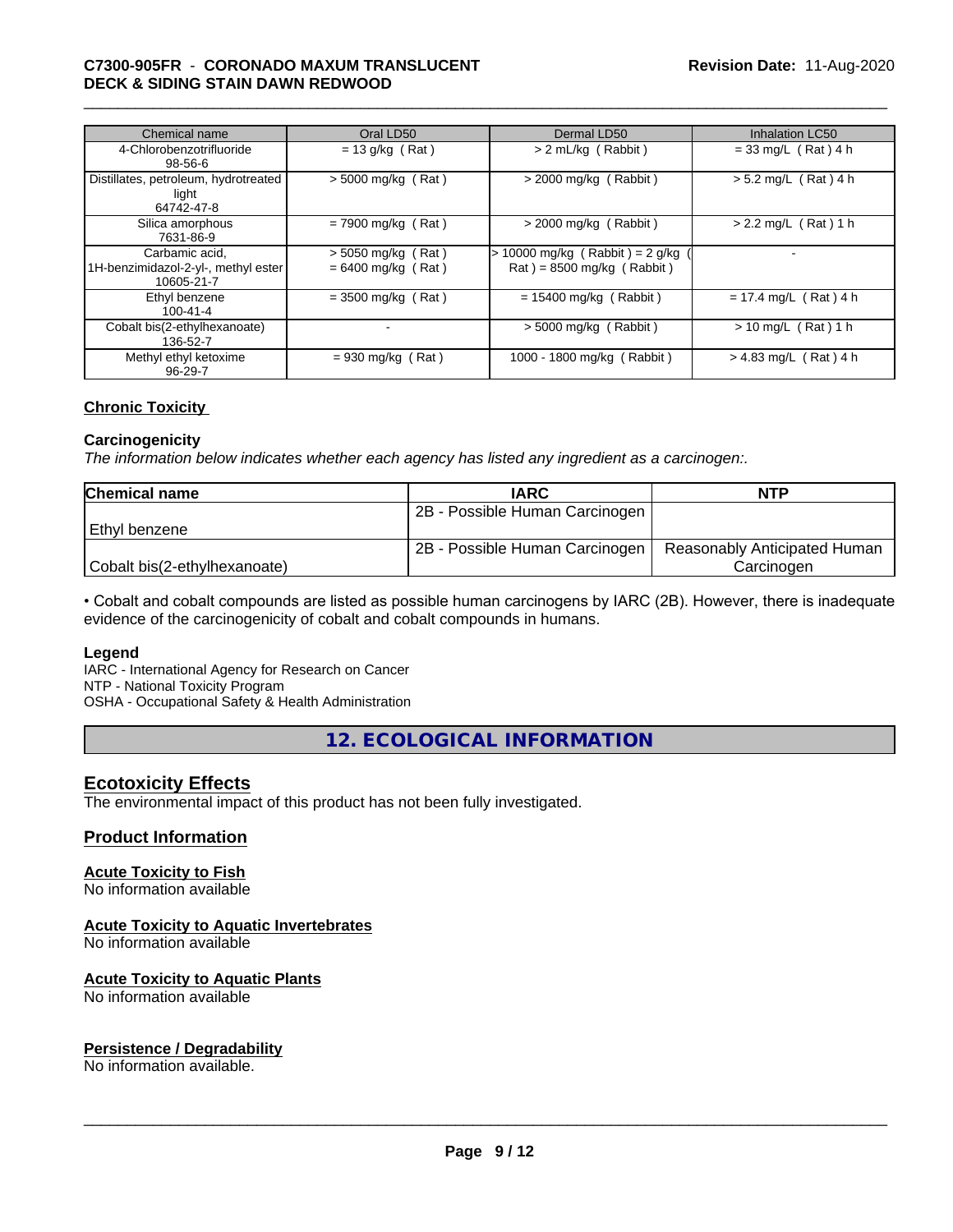#### **Bioaccumulation**

There is no data for this product.

**Mobility in Environmental Media**

No information available.

## **Ozone**

No information available

## **Component Information**

## **Acute Toxicity to Fish**

Carbamic acid, 1H-benzimidazol-2-yl-, methyl ester LC50: 1.5 mg/L (Rainbow Trout - 96 hr.) Ethyl benzene LC50: 12.1 mg/L (Fathead Minnow - 96 hr.) Methyl ethyl ketoxime LC50: 48 mg/L (Bluegill sunfish - 96 hr.)

## **Acute Toxicity to Aquatic Invertebrates**

Carbamic acid, 1H-benzimidazol-2-yl-, methyl ester LC50: 0.22 mg/L (water flea - 48 hr.) Ethyl benzene EC50: 1.8 mg/L (Daphnia magna - 48 hr.) Methyl ethyl ketoxime EC50: 750 mg/L (Daphnia magna - 48 hr.)

## **Acute Toxicity to Aquatic Plants**

Ethyl benzene EC50: 4.6 mg/L (Green algae (Scenedesmus subspicatus), 72 hrs.)

|                                | 13. DISPOSAL CONSIDERATIONS                                                                                                                                                                                                           |
|--------------------------------|---------------------------------------------------------------------------------------------------------------------------------------------------------------------------------------------------------------------------------------|
| <b>Waste Disposal Method</b>   | Dispose of in accordance with federal, state, provincial, and local regulations.<br>Local requirements may vary, consult your sanitation department or<br>state-designated environmental protection agency for more disposal options. |
| <b>Empty Container Warning</b> | Emptied containers may retain product residue. Follow label warnings even after<br>container is emptied. Residual vapors may explode on ignition.                                                                                     |
|                                | 14. TRANSPORT INFORMATION                                                                                                                                                                                                             |

**TDG**<br>**Proper Shipping Name** PAINT **Proper Shipping Name**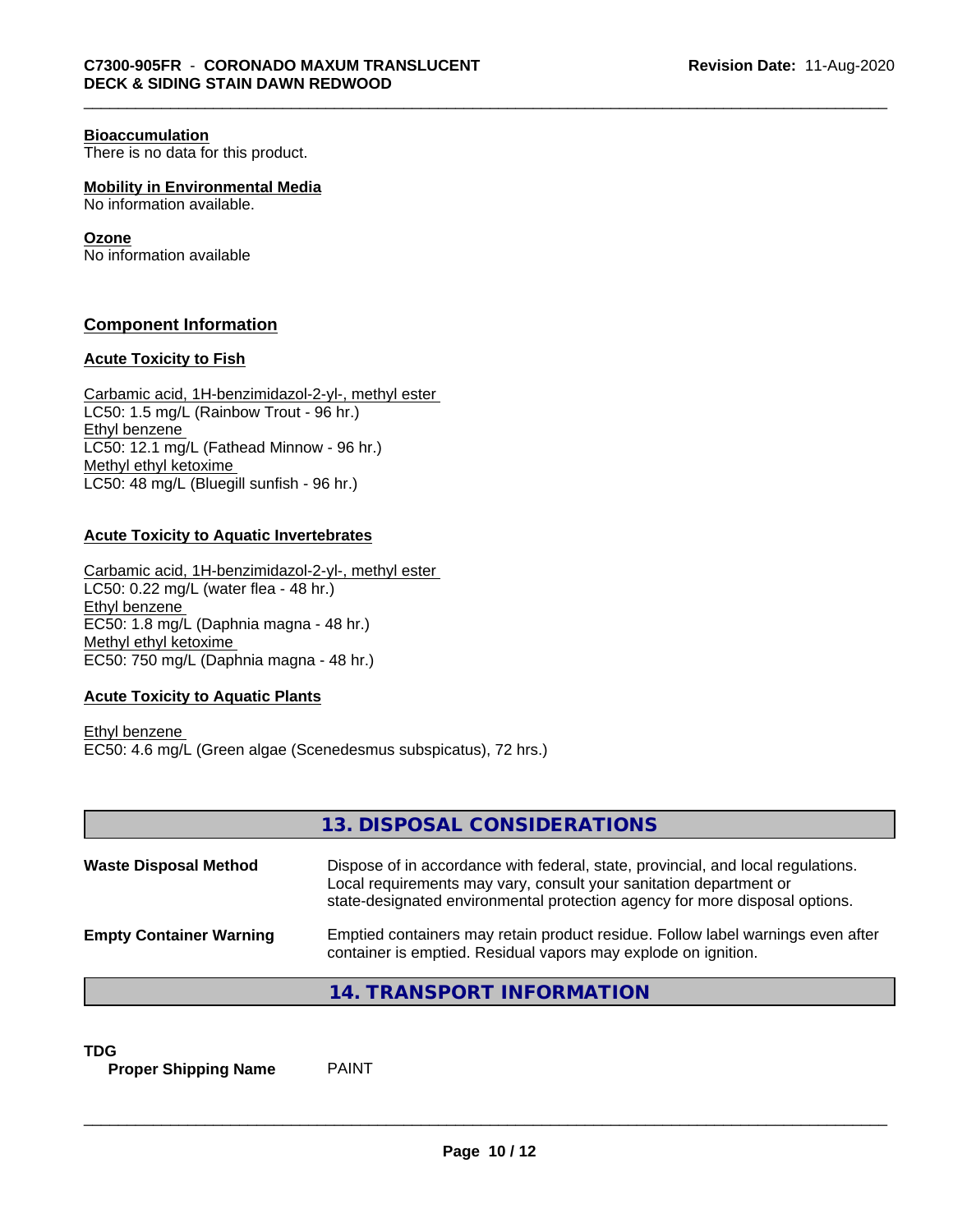| <b>Hazard class</b>  |                       |
|----------------------|-----------------------|
| UN-No.               | UN1263                |
| <b>Packing Group</b> | Ш                     |
| <b>Description</b>   | UN1263, PAINT, 3, III |

In Canada, Class 3 flammable liquids may be reclassified as non-regulated for domestic ground transportation if they meet the requirements of TDG General Exemption SOR/2008-34.

| <b>IMDG / IMO</b> | Contact the preparer for further information. |
|-------------------|-----------------------------------------------|
|-------------------|-----------------------------------------------|

## **15. REGULATORY INFORMATION**

## **International Inventories**

| <b>TSCA: United States</b> | Yes - All components are listed or exempt. |
|----------------------------|--------------------------------------------|
| <b>DSL: Canada</b>         | Yes - All components are listed or exempt. |

## **National Pollutant Release Inventory (NPRI)**

## **NPRI Parts 1- 4**

This product contains the following Parts 1-4 NPRI chemicals:

| <b>Chemical name</b> | CAS No.        | Weight-% | <b>NPRI Parts 1-4</b> |
|----------------------|----------------|----------|-----------------------|
| Ethyl benzene        | $100 - 41 - 4$ | $-0.25%$ | ∟isted                |

## **NPRI Part 5**

This product contains the following NPRI Part 5 Chemicals:

| Chemical name                        | CAS No.    | Weight-% | <b>NPRI Part 5</b> |
|--------------------------------------|------------|----------|--------------------|
| Distillates, petroleum, hydrotreated | 64742-47-8 | 13%      | Listed             |
| light                                |            |          |                    |
| Stoddard solvent                     | 8052-41-3  | - 5%     | Listed             |

## **WHMIS Regulatory Status**

This product has been classified in accordance with the hazard criteria of the Hazardous Products Regulations (HPR) and the SDS contains all the information required by the HPR.

| HMIS -                                                                                                                          | Health: $2^*$ | <b>Flammability: 2</b> | <b>Reactivity: 0</b> | PPE: - |  |
|---------------------------------------------------------------------------------------------------------------------------------|---------------|------------------------|----------------------|--------|--|
| <b>HMIS Legend</b><br>0 - Minimal Hazard<br>1 - Slight Hazard<br>2 - Moderate Hazard<br>3 - Serious Hazard<br>4 - Severe Hazard |               |                        |                      |        |  |
|                                                                                                                                 |               |                        |                      |        |  |